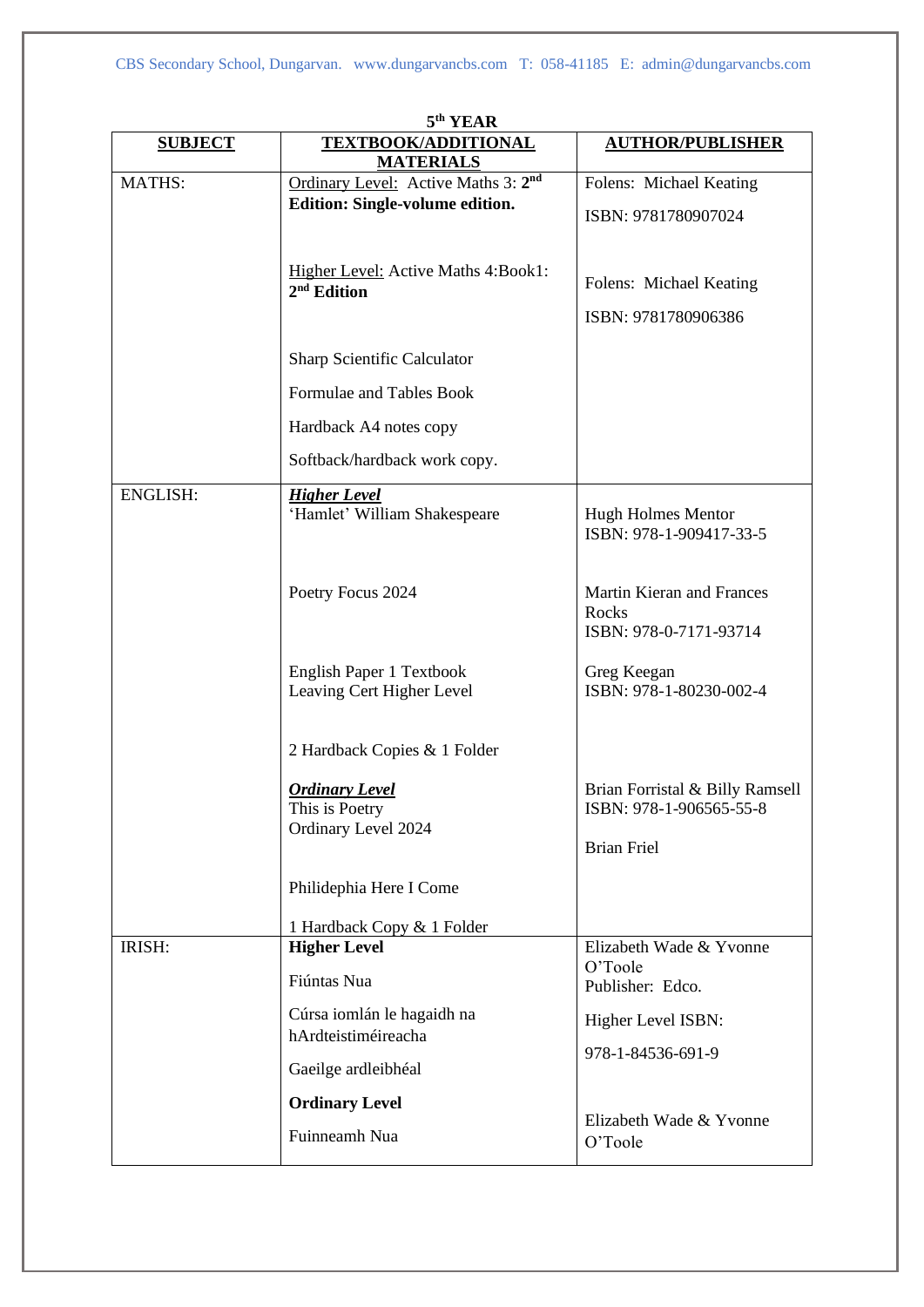|                   | Cúrsa iomlán le hagaidh na                      | Publisher: Edco.      |
|-------------------|-------------------------------------------------|-----------------------|
|                   | hArdteistiméireacha Gaeilge                     |                       |
|                   | gnáthleibéal                                    | Ordinary Level: ISBN: |
|                   |                                                 | 978-1-8453-66926      |
|                   | A4 Hardback/A4 Foolscap copy (both)             |                       |
| <b>BIOLOGY:</b>   | 'Biology Plus' (Published 2013)                 |                       |
|                   |                                                 | Michael O'Callaghan   |
|                   | A4 Hardback notes copy                          |                       |
|                   | A4 Experiment copy                              | <b>EDCO</b>           |
|                   |                                                 | ISBN 9781845365578    |
|                   | A11 copy for homework                           |                       |
|                   |                                                 |                       |
| PHYSICS:          | <b>Real World Physics</b>                       | Dan O Regan           |
|                   | (Available Secondhand)                          | ISBN:1841313912       |
|                   | A4 Science Hardback Notebook                    |                       |
|                   | (experiment copy)                               | Folens                |
|                   | A4 Hardback notes copy                          |                       |
|                   | Ringbinder folder and polypockets               |                       |
|                   | <b>Mathematical tables</b>                      |                       |
|                   |                                                 |                       |
| <b>CHEMISTRY:</b> |                                                 | Declan Kennedy        |
|                   | Chemistry Live 2 <sup>nd</sup> Edition          |                       |
|                   |                                                 | Folens                |
|                   | Chemistry Live Workbook 2 <sup>nd</sup> Edition | <b>ISBN</b> Textbook: |
|                   | A4 Scientific Hard back (Experiment             | 9781780904306         |
|                   | copy)                                           |                       |
|                   |                                                 | ISBN Workbook:        |
|                   | A4 Hardback notes copy                          | 9781780904344         |
|                   | Mathematical tables                             |                       |
|                   | Ringbinder folder and polypockets               |                       |
|                   |                                                 |                       |
| HISTORY:          | The Making of Ireland - Leaving                 | Educate.ie            |
|                   | Certificate History                             |                       |
|                   |                                                 | ISBN: 9781910468524   |
|                   | The Making of Europe and the                    |                       |
|                   | Wider World                                     | Educate.ie            |
|                   |                                                 | ISBN: 9781910468531   |
|                   |                                                 |                       |
|                   |                                                 |                       |
|                   | Hardback Copy                                   |                       |
| <b>GEOGRAPHY:</b> | Higher and Ordinary Level: Textbook:            | Author: Michael Organ |
|                   | Earth 2 <sup>nd</sup> Edition *2 Book Bundle* + | Publisher: Educate.ie |
|                   |                                                 |                       |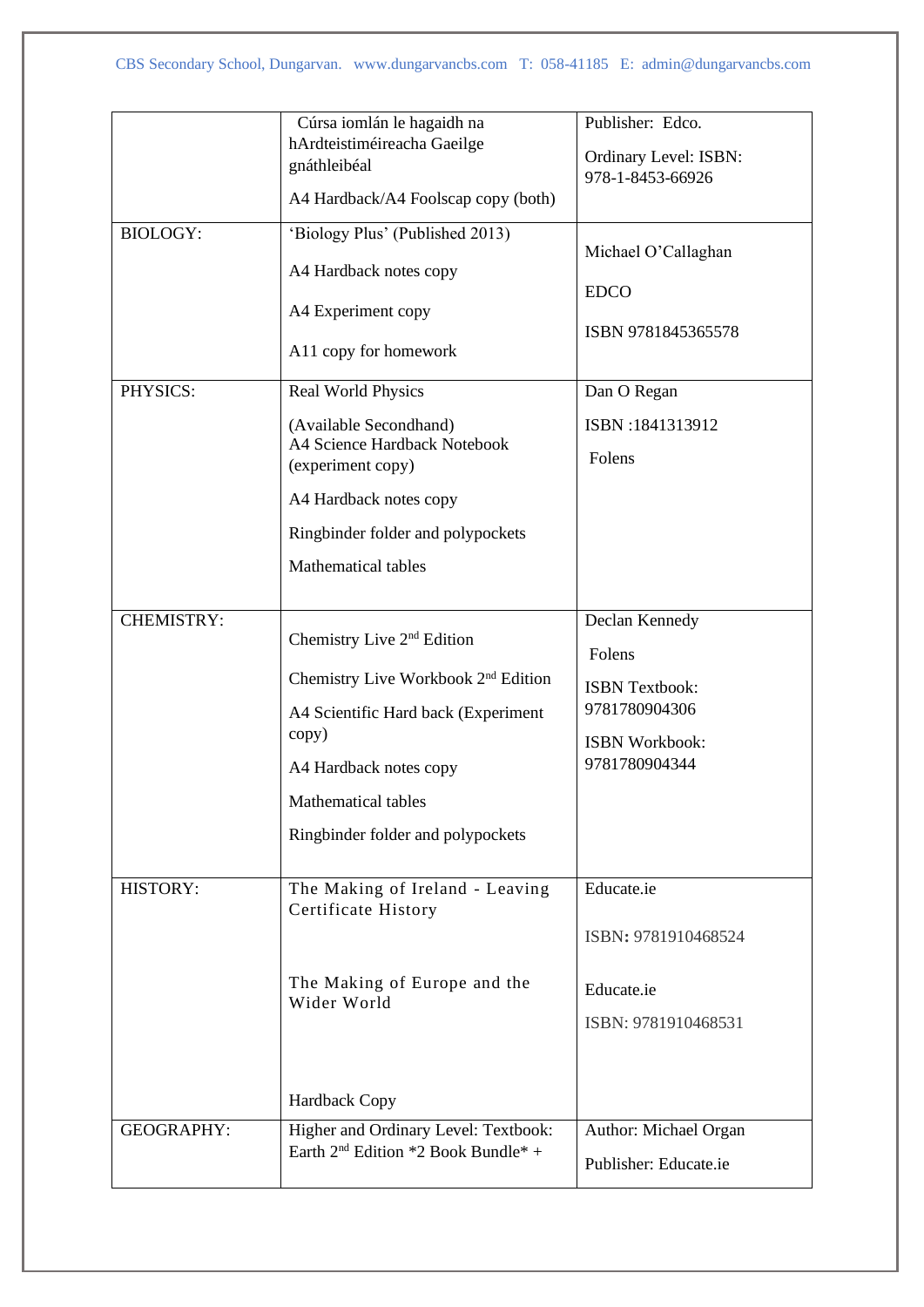|                                                                  | Human Elective 5 $(2nd Edition)$ –<br>Leaving Certificate Geography<br>A4 Hardcover Copy                                                                                 | ISBN:9781913698652                                                        |
|------------------------------------------------------------------|--------------------------------------------------------------------------------------------------------------------------------------------------------------------------|---------------------------------------------------------------------------|
|                                                                  | A4 Softback Copy                                                                                                                                                         |                                                                           |
| <b>ECONOMICS:</b>                                                | <b>Positive Economics</b>                                                                                                                                                | Publisher: Edco                                                           |
|                                                                  | A4 Hardback Notebook                                                                                                                                                     | ISBN: 978-1-84536-828-9                                                   |
| <b>ACCOUNTING</b>                                                | Accounting for Senior Cycle - Third<br>Edition (available secondhand)<br>Exam Papers to be bought in Sept -<br>Teacher will advise(approx $\epsilon$ 5)<br>A4 Notes copy | Christy Tyrrell & Davin<br>Kielthy<br>Edco<br>ISBN: 978-1-84536-567-7     |
| <b>BUSINESS</b>                                                  | Down To Business                                                                                                                                                         | Gavin Duffy                                                               |
|                                                                  | 2 A4 soft Hardback Copies                                                                                                                                                | Folens                                                                    |
| FRENCH:                                                          | Tout va bien 3rd edition                                                                                                                                                 | ISBN: 978-1-78927-829-3<br>Folens                                         |
|                                                                  | 1 x Hardback copy                                                                                                                                                        |                                                                           |
|                                                                  | 1 x homework copy                                                                                                                                                        | ISBN: 9781789279382                                                       |
|                                                                  | 1 x small notebook                                                                                                                                                       |                                                                           |
| <b>GERMAN:</b>                                                   | Leistungskurs Deutsch                                                                                                                                                    | Author: Niamh O'Rourke<br><b>CJ</b> Fallon<br>ISBN: 9780714421216         |
|                                                                  | Leaving Certificate ORAL German<br>2020-2025                                                                                                                             | Authors: James Hayes and<br>Dagmar Hayes                                  |
|                                                                  |                                                                                                                                                                          | ISBN: 9780714428314                                                       |
| <b>DESIGN &amp; COMM</b><br><b>GRAPHICS</b><br><b>EQUIPMENT:</b> | T-Square, $45 \& 60$ Set Squares, $4H$ , $2B$<br>pencils, eraser, topper, protractor,<br>compass, masking tape, A3 Plastic<br>Folder and colouring pencils.              |                                                                           |
| <b>ENGINEERING</b>                                               | New Engineering Technology (3rd<br>edition)<br>A4 Hardback Copy<br>$\epsilon$ 50 for Engineering Material - Pay to<br>Office                                             | Lawrence Smyth<br>Liam Hennessy<br><b>EDCO</b><br>ISBN: 978-1-84536-592-9 |
| ART:                                                             | €20 Art fee payable directly to Ard<br>Scoil school office from August 8th                                                                                               | Áine Ní<br>Chárthaigh and Aidan O'<br>Sullivan.<br><b>Gill Education</b>  |